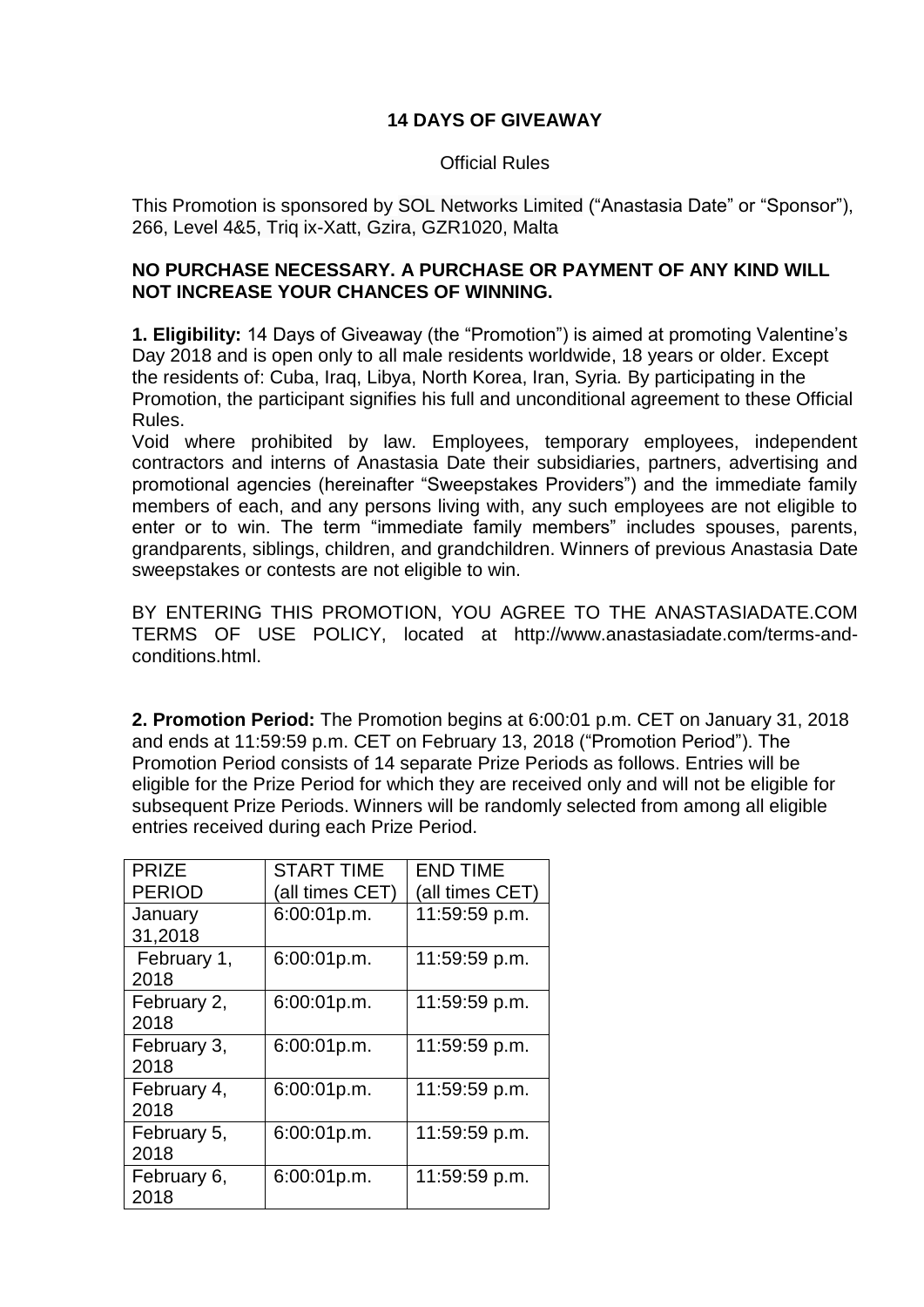| February 7,<br>2018  | 6:00:01p.m. | 11:59:59 p.m. |
|----------------------|-------------|---------------|
| February 8,<br>2018  | 6:00:01p.m. | 11:59:59 p.m. |
| February 9,<br>2018  | 6:00:01p.m. | 11:59:59 p.m. |
| February 10,<br>2018 | 6:00:01p.m. | 11:59:59 p.m. |
| February 11,<br>2018 | 6:00:01p.m. | 11:59:59 p.m. |
| February 12,<br>2018 | 6:00:01p.m. | 11:59:59 p.m. |
| February 13,<br>2018 | 6:00:01p.m. | 11:59:59 p.m. |

**3. How to Enter:** You will need an Instagram account to enter the Promotion. If you do not already have an Instagram account, you can visit [www.instagram.com](http://www.instagram.com/) to create one. During each Prize Period, entrants must Follow Anastasia Date Instagram account, Like and comment on a post by tagging a friend on the Anastasia Date Instagram account located at [https://www.instagram.com/anastasia\\_date.](https://www.instagram.com/anastasia_date) All posts must include the hashtag #AnastasiaDateSweepstakes at the beginning.

LIMIT: The limit is one entry per person per day of the Promotion Period. Use of any automated system to participate in the Promotion is strictly prohibited and will result in disqualification and all entries submitted or received via such automated system will be void. The Sponsor is not responsible for lost, late, incomplete, invalid, unintelligible or misdirected information or entries, which will be disqualified and void. In the event of a dispute as to the identity of any entrant, the authorized account holder (as defined herein) of the email address used by, or connected to, the eligible entrant will be deemed to be the entrant. The "authorized account holder" is the natural person assigned an email address by an Internet access provider, online service provider, Internet service provider or other organization responsible for assigning email addresses for the domain associated with the submitted address. Potential winners may be required to show proof of being the authorized account holder. Anastasia Date won`t compensate any costs/expenses related to Your participation in this Promotion.

**4. Personal Information:** Nothing in these Official Rules shall be deemed to exclude or restrict any of the winner's or the entrant's statutory rights as a consumer.

By participating in the Promotion, entrant consents to Sponsor processing their personal information (name, social handle, email, birthdate) in accordance with Sponsor's Privacy and Cookie Policy, available at [https://www.anastasiadate.com/privacy](https://www.anastasiadate.com/privacy-policy.html)[policy.html](https://www.anastasiadate.com/privacy-policy.html) for the purposes of:

(a) Organizing, running and monitoring the Promotion and prize fulfillment, including, if entrant wins a prize, publishing (i) their name on the Winner(s) List and (ii) their name and country of residence online or in any other media in connection with the Promotion, as described further in Section 7 below); and

(b) Any additional processing activities to which entrant consents.

Entrants acknowledge that personal information may be stored and processed for the purposes set out in the Privacy and Cookie Policy in the United States or any other country in which Anastasia Date, its subsidiaries, or third-party agents operate. By entering the Promotion, you consent that your personal information may be transferred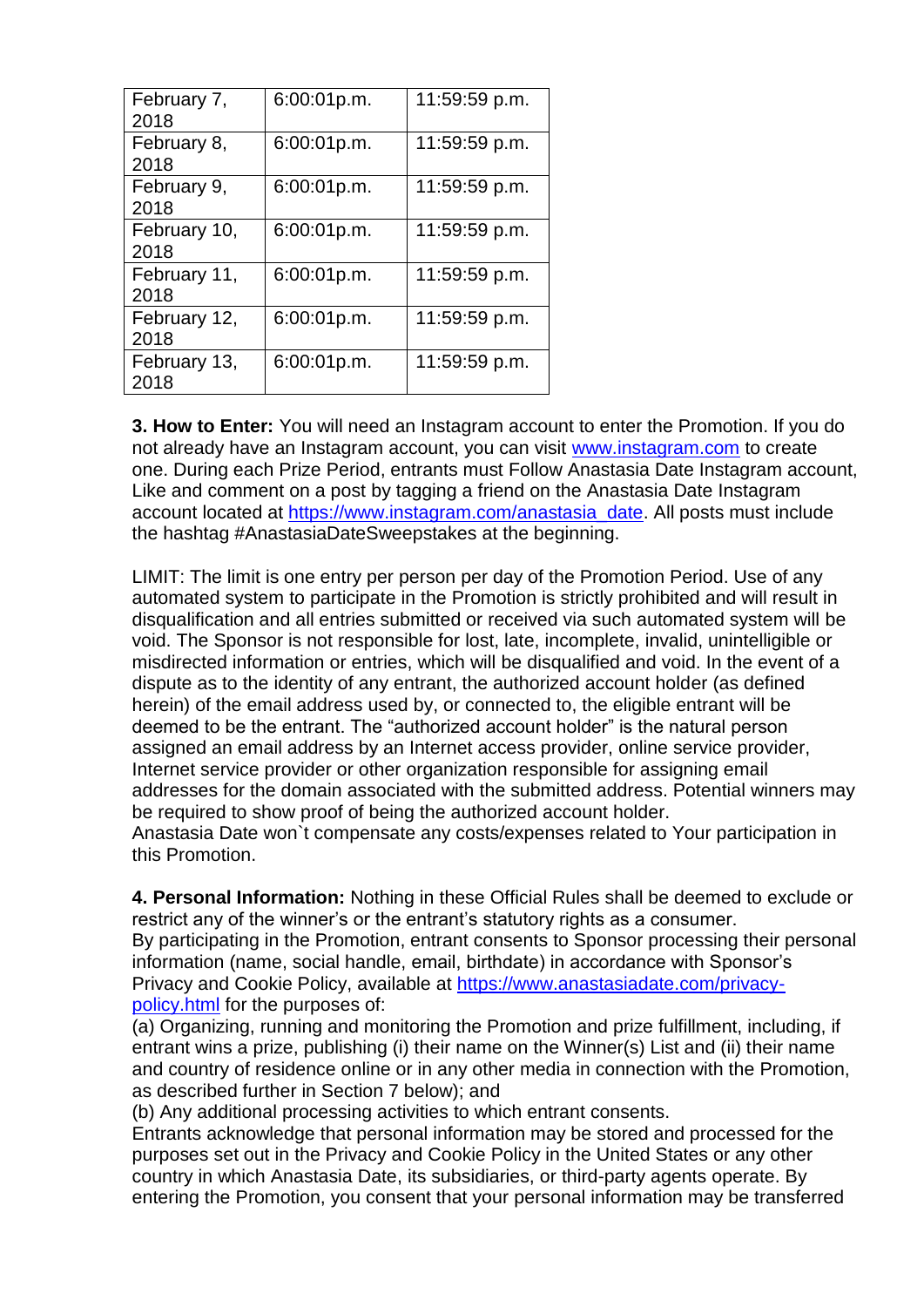to recipients in the United States and other countries that may not offer the same level of privacy protection as the laws in your country of residence or citizenship.

**5. Prize Drawings:** Sponsor will randomly select the potential winners from all eligible entries received during each daily Prize Period, on or around February 15, 2018 at approximately 5:00:01 p.m. CET. The drawing will take place at the Sponsor's offices at the address set forth above. Potential winners will be notified by Private Message on Instagram. Except where prohibited, each potential winner will be required to sign and return a Winner Declaration & Consent, which must be received by Sponsor, within 10 days of the date notice or attempted notice is sent, in order to claim his/her prize. If any potential winner cannot be contacted, fails to sign and return the Winner Declaration & Consent within the required time period, refuses the prize, is ineligible to accept the prize, or prize is returned as undeliverable, the potential winner will be deemed to have forfeited the prize. Receiving a prize is contingent upon compliance with these Official Rules; all prizes claimed in accordance with these Official Rules will be awarded. In the event that a potential winner is disqualified or the prize is forfeited for any reason, Sponsor will award the applicable prize, time permitting given the nature of the prize, to an alternate winner by random drawing from among all remaining eligible Entries. Only three (3) alternate drawings will be held. If the three alternate winners are disqualified for any reason, the prize will remain unawarded.

## **6. Prizes:**

January 31, 2018 prize

One month membership. Maximum value of \$9,99USD. One month membership will be added into winner's Anastasia Date account.

February 1, 2018 prize

One month membership. Maximum value of \$9,99USD. One month membership will be added into winner's Anastasia Date account.

February 2, 2018 prize

One month membership. Maximum value of \$9,99USD. One month membership will be added into winner's Anastasia Date account.

February 3, 2018 prize

One month membership. Maximum value of \$9,99USD. One month membership will be added into winner's Anastasia Date account.

February 4, 2018 prize

One month membership. Maximum value of \$9,99USD. One month membership will be added into winner's Anastasia Date account.

February 5, 2018 prize

One month membership. Maximum value of \$9,99USD. One month membership will be added into winner's Anastasia Date account.

February 6, 2018 prize

One month membership. Maximum value of \$9,99USD. One month membership will be added into winner's Anastasia Date account.

February 7, 2018 prize

One month membership. Maximum value of \$9,99USD. One month membership will be added into winner's Anastasia Date account.

February 8, 2018 prize

One month membership. Maximum value of \$9,99USD. One month membership will be added into winner's Anastasia Date account.

February 9, 2018 prize

One month membership. Maximum value of \$9,99USD. One month membership will be added into winner's Anastasia Date account.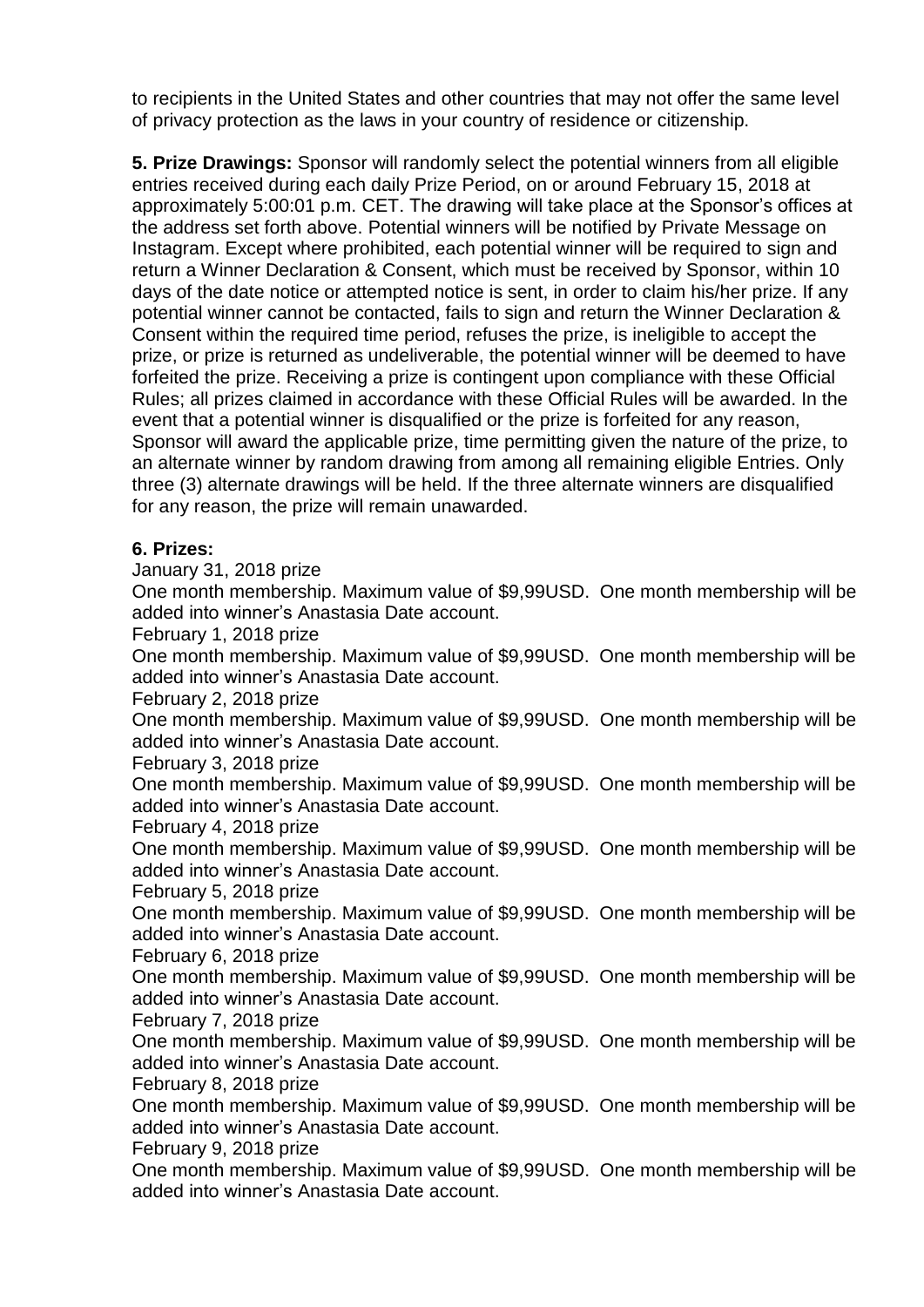February 10, 2018 prize

One month membership. Maximum value of \$9,99USD. One month membership will be added into winner's Anastasia Date account.

February 11, 2018 prize

One month membership. Maximum value of \$9,99USD. One month membership will be added into winner's Anastasia Date account.

February 12, 2018 prize

One month membership. Maximum value of \$9,99USD. One month membership will be added into winner's Anastasia Date account.

February 13, 2018 prize

One month membership. Maximum value of \$9,99USD. One month membership will be added into winner's Anastasia Date account.

The aggregate approximate retail value of Prizes are \$139.86 USD.

If for any reason an advertised prize is unavailable, we reserve the right to substitute a prize of equal or greater value. Limit one (1) prize per person during entire Promotion Period. The odds of winning depend upon the number of eligible entries received. Allow six (6) weeks for shipment of prize(s).

All details of Prizes not specified herein shall be determined solely by Sponsor. Prizes are non-transferable; no substitutions or cash equivalents allowed, except at the discretion of the Sponsor in which case a prize of equal or greater value will be awarded. All taxes, costs and expenses relating to acceptance and use of prize, which are not explicitly listed herein as being awarded, are responsibility of prize winner.

#### **7. General Terms**:

a. By participating in this Promotion, each entrant agrees:

(1) To the extent allowable under applicable law and, to release and hold harmless Sponsor, Instagram and its agents from any and all liability or any injury, loss, damage, right, claim or action of any kind arising from or in connection with this Promotion or any Promotion-related activity or the receipt, possession, use or misuse of any prize won, except for residents of the United Kingdom and France with respect to claims resulting from death or personal injury arising from Anastasia Date's negligence and for residents of the United Kingdom with respect to claims resulting from the tort of deceit or any other liabilities that may not be excluded by law;

(2) That Anastasia Date's decisions will be final and binding on all matters related to this Promotion;

(3) That by accepting a prize, Anastasia Date may publish your name and country of residence online or in any other media, in connection with this Promotion, without payment or compensation to the winner or anyone else, except where prohibited; and

(4) This Promotion is subject to all U.S. federal, state, and local laws and regulations and is void where prohibited by law.

(5) that you will not use obscene or slanderous language, or language that infringes upon a third party's trademark, trade name or other intellectual property right or right of privacy. You agree to indemnify and hold harmless Anastasia Date, Instagram, and officers, consultants, agents, and employees against and from all claims, damages liabilities, costs and expenses asserted by third parties alleging that the Promotion includes obscenity, libel, slander, or infringes upon the third party's intellectual property or privacy rights, as a direct result of your actions in connection with the Promotion. You further agree to not knowingly damage or cause interruption of the Promotion or to prevent others' participation in the Promotion.